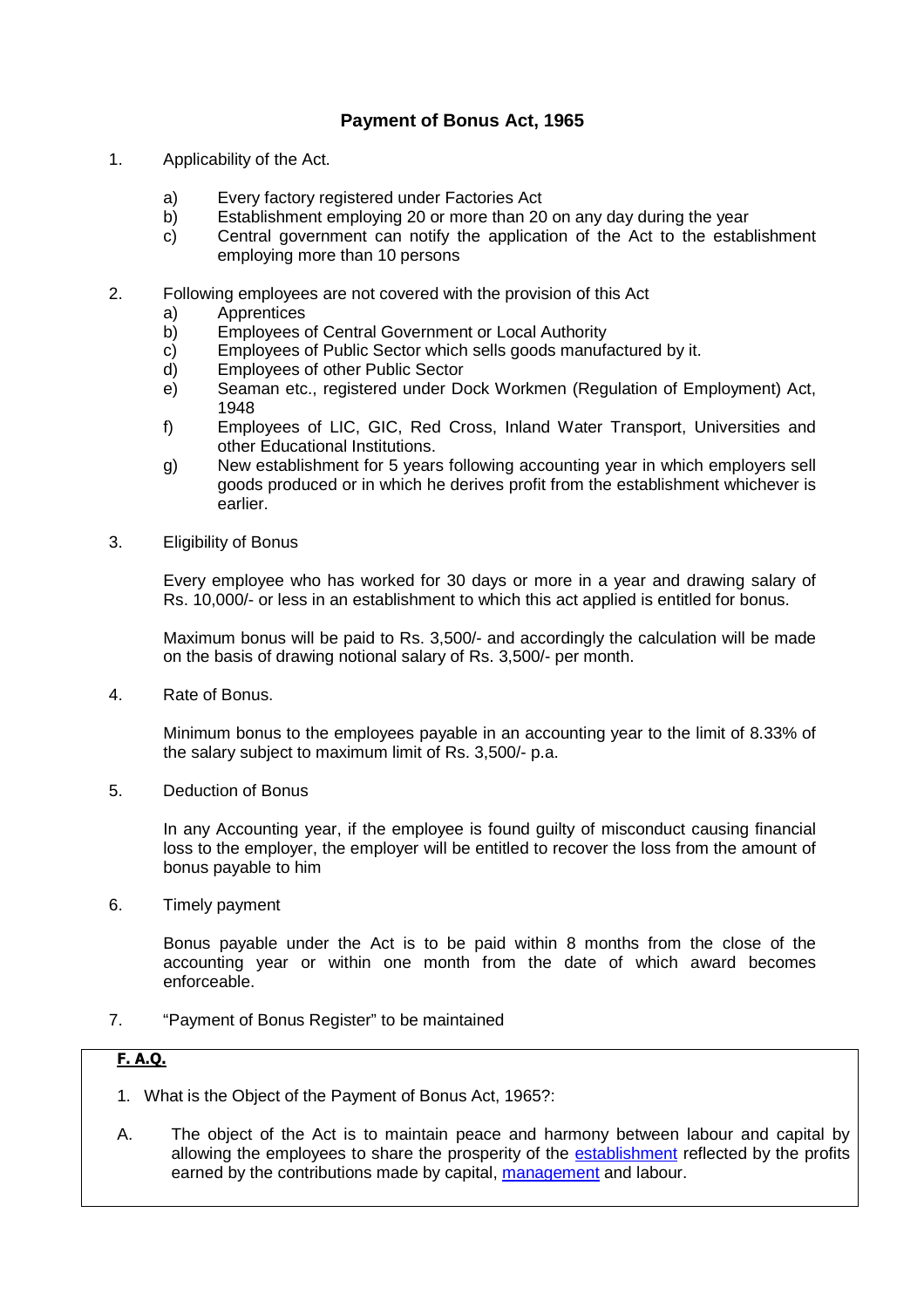- 2. To which establishments is the Act applicable?:
- A. The Act is applicable to:
	- (a) every factory

(b) every other **establishment** employing 20 or more persons.

The Government can, however, apply the Act to any establishment employing less that 20 but not less than 10 persons. An establishment to which the Act applies shall continue to be governed by the Act irrespective of any fall in the number of person employed therein.{Section 1}

- 3. Who are entitled to be paid bonus ?
- A. Every employee who is drawing a salary or wage upto Rs. 10000.00 per month (w.e.f. 1-4- 2006) and who has worked for minimum period of 30 days in a year is entitled to be paid bonus. {Section 2(13) & 8}
- 4. Is a seasonal worker entitled to get bonus ?
- A. Section 8 relates to the eligibility for bonus. The only requirement of that section is that the employee should have worked in an establishment for not less than thirty working days in an accounting year. Therefore, if a seasonal worker has worked in an establishment for more that thirty working days, he shall be entitled to get bonus.
- 5. What is to be included in and excluded from a salary or wage for the purpose of calculating bonus ?
- A. For the purpose of calculation of bonus a salary or wage includes a basic salary or wage and dearness allowance but does not include other allowances, overtime salary or wage, house rent allowance, traveling concessions, bonus, employer's contribution to provident fund, retrenchment compensation, gratuity or commission. {Section 2(21)}
- 6. Is an employee entitled to get bonus on the basis of his entire salary or wage ?
- A. If an employee is drawing a salary or wage not exceeding Rs. 3500.00 per month, he is entitled to get bonus on his entire salary or wage. If an employee is getting a salary or wage exceeding Rs. 3500.00 per month, but not exceeding 10000.00 per month, the bonus payable to him is to be calculated as if his salary or wage were Rs. 3500.00 per month. An employee getting a salary or wage exceeding Rs. 10000.00 per month is not entitled to get bonus. {Section 12}
- 7. What is the amount of minimum bonus payable by the employer to his employees every year ?
- A. The employer is bound to pay to his employees every year a minimum bonus of 8.33% of the salary or wage or Rs. 100.00, whichever is higher, whether be has any allocable surplus or not. {Section 10}
- 8. What is the amount of maximum bonus payable by the employer to his employees in any year?
- A. The maximum bonus payable by the employer to his employees in that year is 20% of the salary or wage. {Section 11}
- 9. What is the time limit for making payment of bonus to the employees ?
- If there is no dispute about payment of bonus, bonus must be paid within a period of 8 month